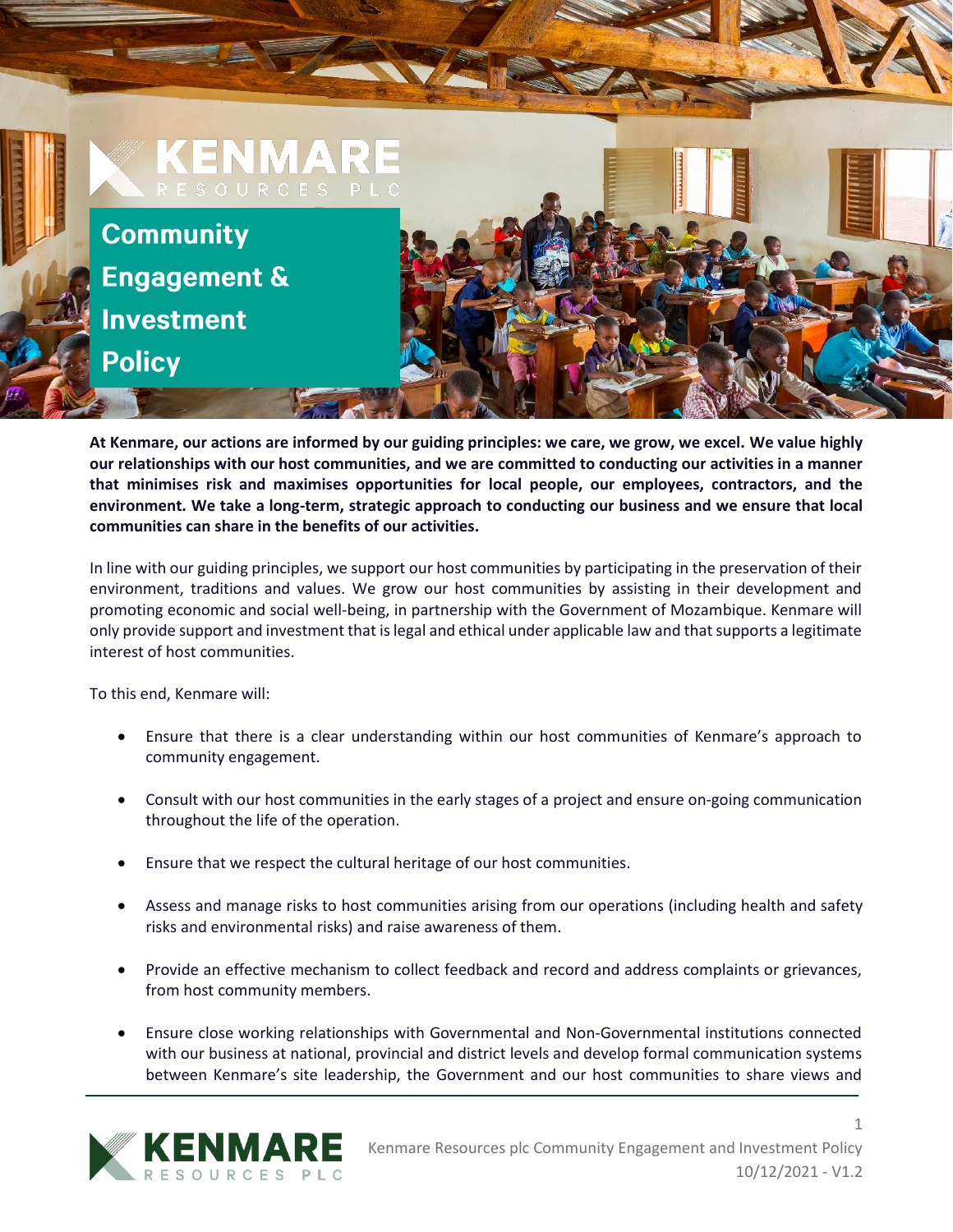important information about community-related issues.

### **Approach**

Our engagement strategy ensures a participatory and partnership-based approach. We are committed to engaging continuously, honestly and transparently with our host communities in a culturally appropriate way that enables us to understand our impacts on their lives. We believe in working with host communities to develop strategies to address their concerns and aspirations.

Kenmare has a formal system for identifying local stakeholders. Our host communities comprise of people living in the areas surrounding the mine who are impacted directly by our mining operations and other activities.

For more information about how we engage with our host communities and other stakeholders, please see our Stakeholder Engagement Policy.

### **Community investment**

Kenmare's approach to corporate social responsibility contributes to the Company's success and is part of our social licence to operate. We aim to be a catalyst for positive social and economic change, by funding and implementing community initiatives with sustainable benefits. Kenmare believes that the community should take ownership of Kenmare's initiatives and play an active role in their social and economic development.

Kenmare founded the Kenmare Moma Development Association (KMAD) in 2004 to implement development programmes in the Moma Mine's host communities. KMAD's initiatives have three key focus areas: livelihoods and economic development, healthcare development and education development.

KMAD's community initiatives are formulated through a process of community consultation in order to ensure that they respond to the needs and wants of host communities and are aligned with local and national development plans.

KMAD's community initiatives have the following conditions:

- Beneficiaries must be located within the Moma Mine's host communities.
- Initiatives must be well-planned and organised, with appropriate controls in place (for example, budgets, record-keeping and reporting).
- Community leaders (both political and traditional) must be involved in the project development stage, must have oversight of the initiatives and should publicly endorse them.
- The community must adapt an attitude of genuine partnership and share responsibility for the initiatives.

KMAD publishes an Annual Report on its activities in both Portuguese and English. To view the latest KMAD Annual Report, visit [www.kenmareresources.com/sustainability/kmad.](http://www.kenmareresources.com/sustainability/kmad)

Kenmare evaluates its community engagement and KMAD's community initiatives against this Community Engagement and Investment Policy to ensure they are delivering the targeted outcomes.

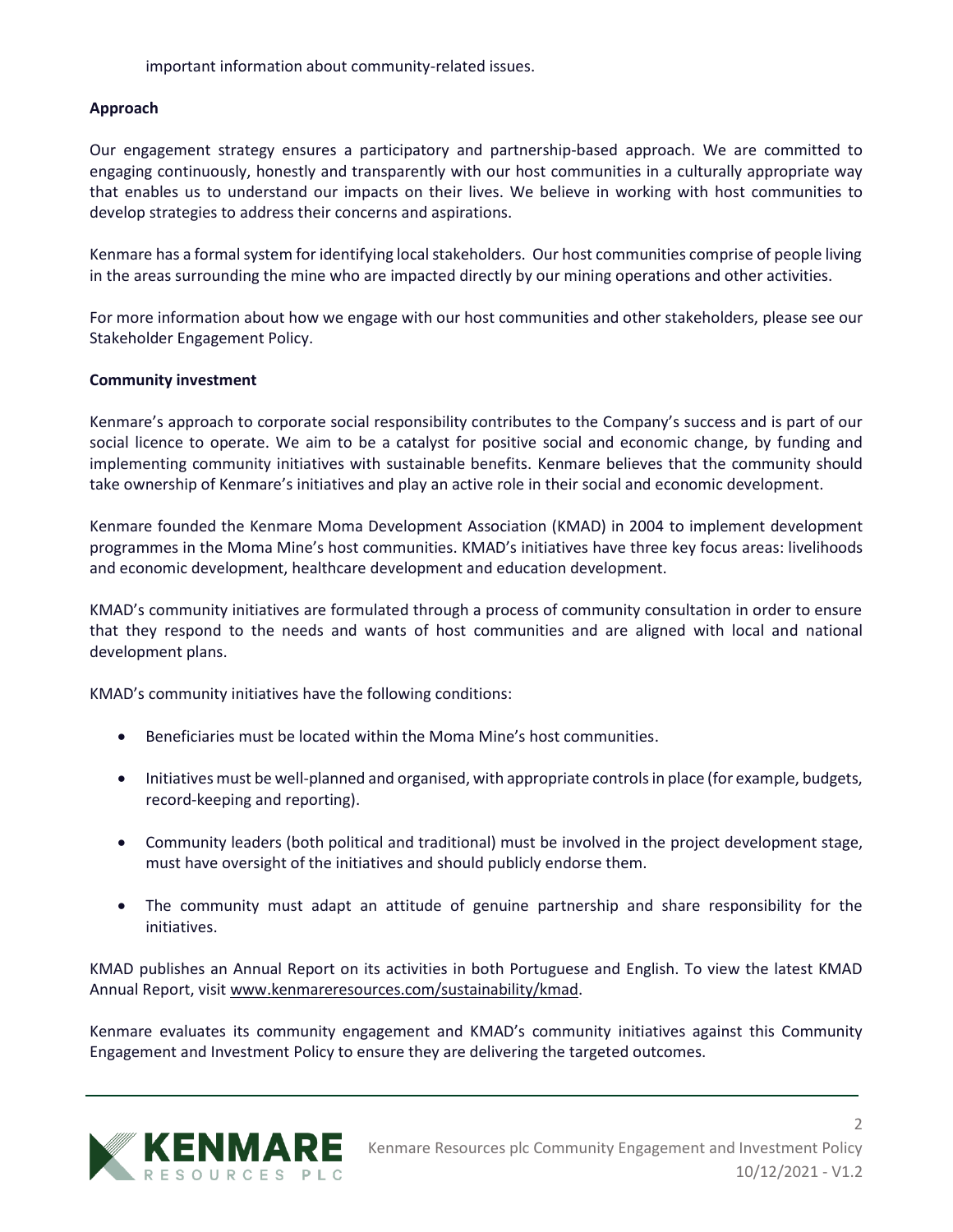All Kenmare and KMAD employees must adhere to Kenmare's Community Engagement and Investment Policy. We will also provide third-party service providers (including contractors and suppliers) with this Policy and we will ask them to adhere to it.

The Sustainability Committee, and more widely the Board of Directors, has responsibility for overseeing company-wide compliance to the Community Engagement and Investment Policy. Management responsibility lies with members of the executive committee and site leadership.

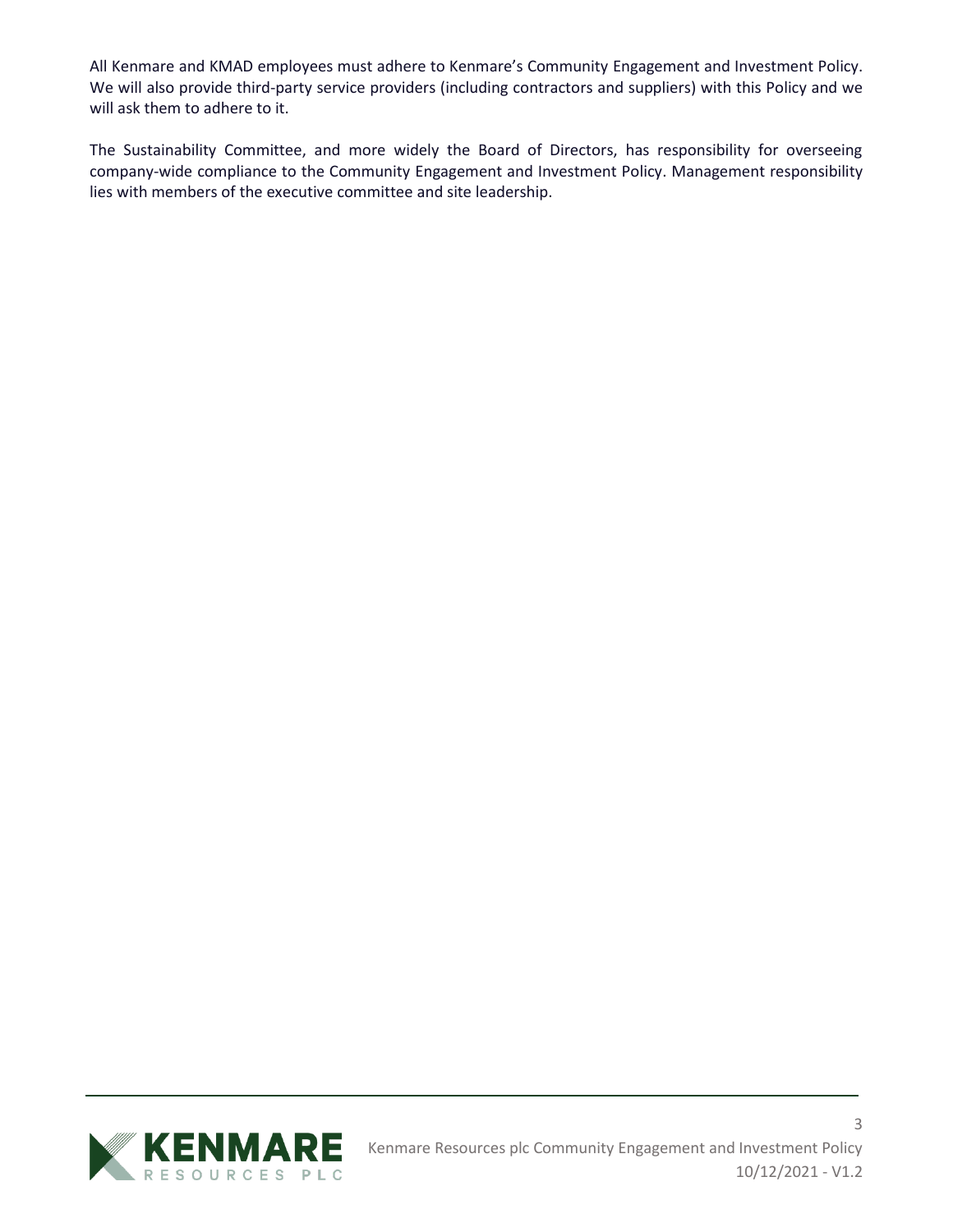This policy was reviewed and approved by the Board of Kenmare Resources plc and is signed by Michael Carvill, Managing Director on behalf of the Board of Kenmare Resources plc.

# **Michael Carvill**

Managing Director 10 December 2021

# **About Kenmare and scope of policy**

Kenmare is an established mining company operating the Moma Titanium Minerals Mine on the north-east coast of Mozambique. This Policy covers the Mine, our Mozambican offices in Nampula and Maputo and our head office in Dublin, Ireland.

We are one of the world's largest producers of mineral sands products, key raw materials ultimately consumed in everyday "quality-of-life" items such as paints, plastics, and ceramic tiles. We mine titanium-rich sands, mainly using dredges that float in artificial ponds, removing 3-5% of ore mined, and separate it into its constituent minerals. We then progressively rehabilitate the mined land before it is handed back to the local community. Once the minerals are separated, we transport our final products to ocean-going vessels from our dedicated port facility.